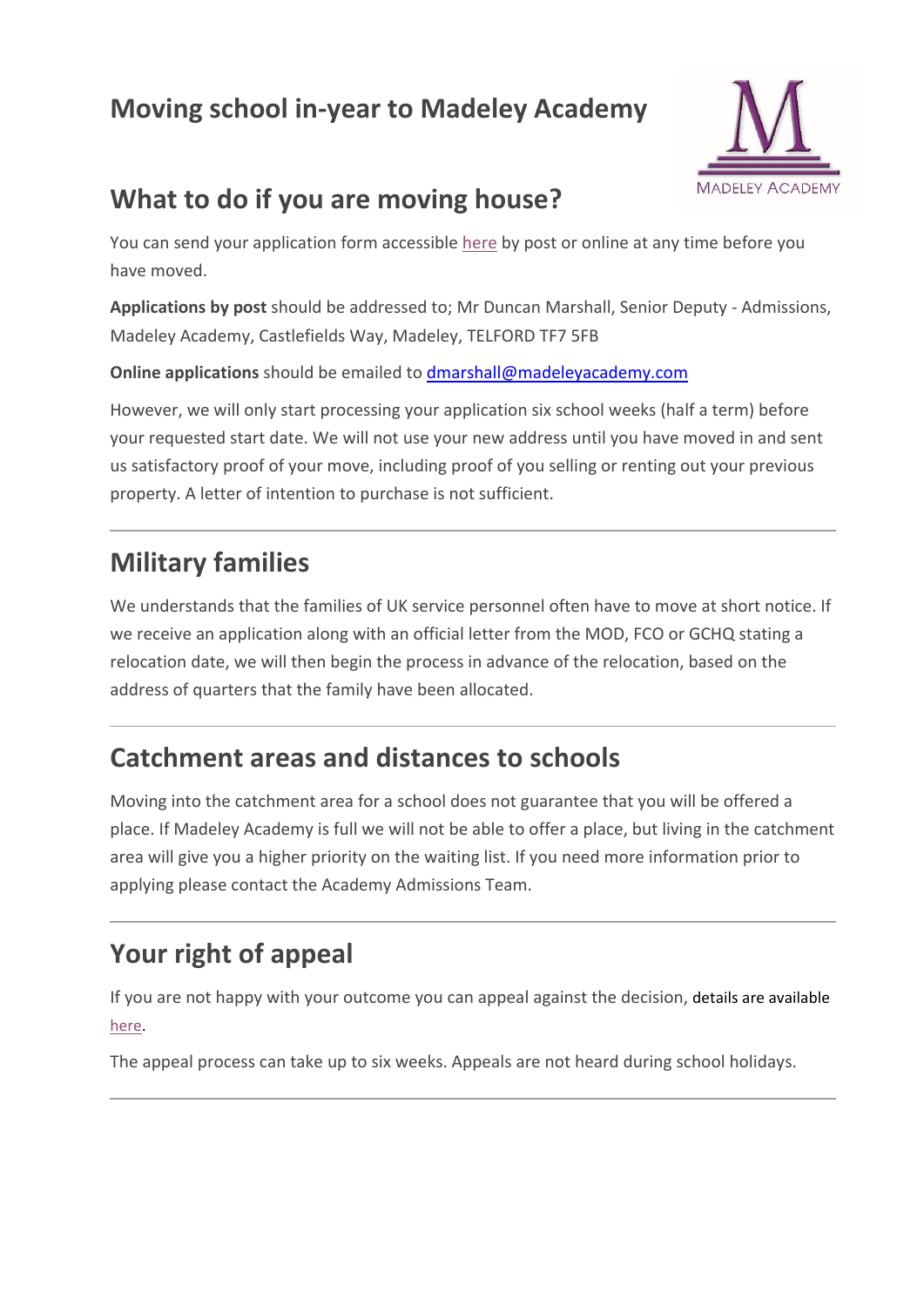# **What to do if your child is experiencing difficulties at school**

Before applying for a place at Madeley Academy you must contact your child's current school to arrange an appointment with the Head Teacher, Head of Year or your child's form tutor/class teacher to discuss a possible course of action. If your child is being bullied you may ask to see the school's 'Anti-Bullying Policy'.

#### **Applications for students in Years 10 and 11**

Moving children after GCSE options have been chosen puts them at a disadvantage. It is unlikely that the same GCSE options will be available as schools often follow different courses.

Unless you have moved house or have a significant reason for wishing to move your child, we may be reluctant to admit your child.

# **Waiting lists**

If we cannot offer a place because we are full you will have the opportunity for your child's name to be added to the waiting list. Waiting lists are kept until the end of the academic year.

Waiting lists are in order of priority against the admission criteria for the Academy. Your child can move down a waiting list if another child with a higher priority joins the list. If a vacancy arises at the Academy the place will be offered to the child at the top of the waiting list.

# **Children with an Education, Health and Care Plan (EHCP)**

If your child has an Education, Health and Care Plan (EHCP) you will still need to apply for a place, however, the process is different. To find out more from the SEND Team please contact them via email on **SENDandinclusion@telford.gov.uk**.

## **Children who are home educated**

When allocating school places for children who are home educated, the Academy will liaise with the Local Authority Advisory Teacher for children who are home schooled for additional advice.